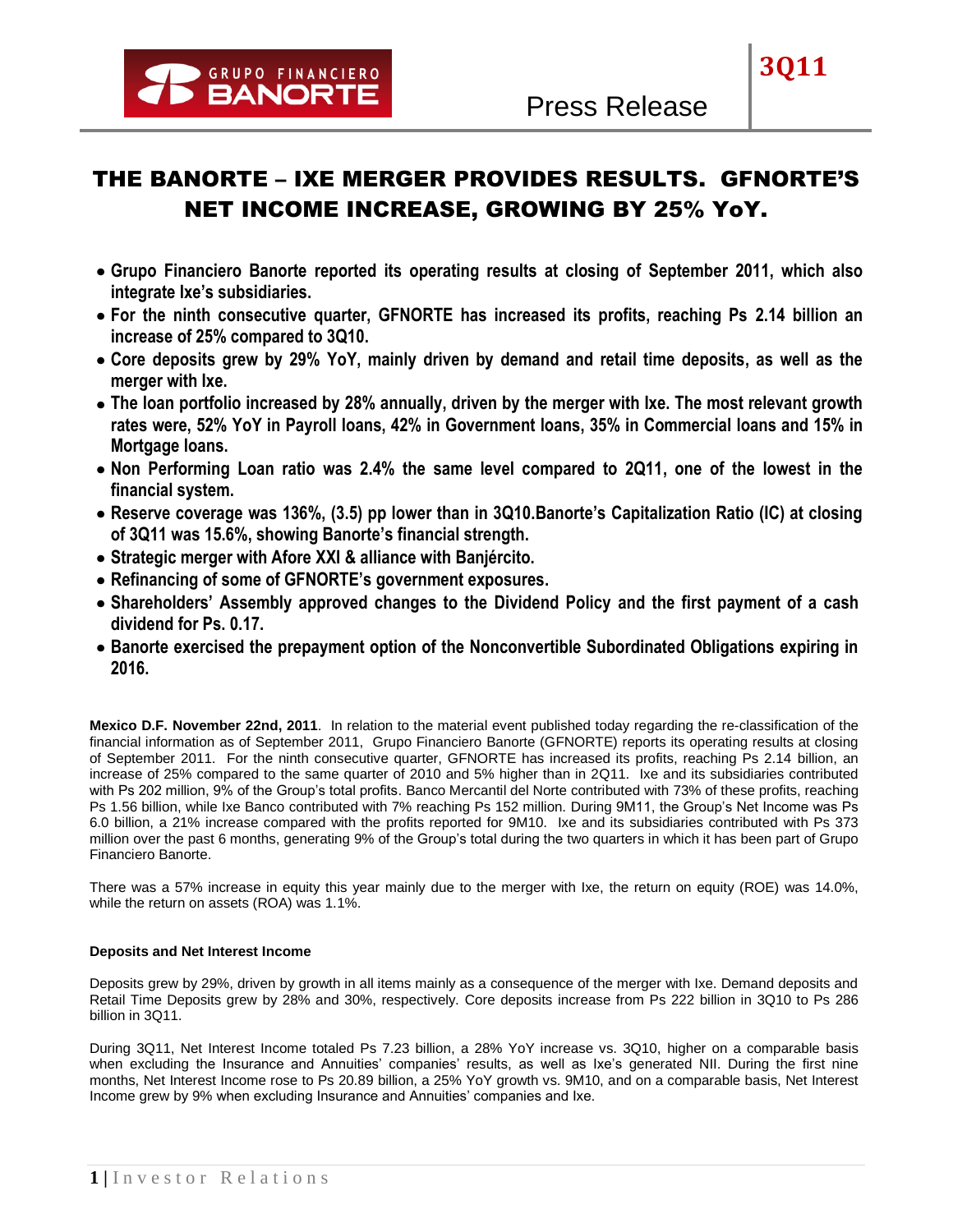

**3Q11**

At closing of 3Q11, Performing Loans increased by 28% YoY and 5% QoQ, reaching a balance of Ps 325.93 billion. For the sixth consecutive quarter, the loan portfolio shows continuous growth in most segments as a result of bank's strategies to reactivate loan originations, the merger with Ixe, as well as greater demand in the industry. We expect continued favorable trends in credit growth in the banking industry over the next months; although Banorte will remain cautious of a deterioration in the economic environment that may result from the problems happening internationally.

**Commercial loans** totaled Ps 114.84 billion, a 35% YoY and 1% QoQ growth, mainly due to the merger with Ixe, as well as an increase in the placement of business loans, leasing and factoring and the reactivation of the Crediactivo product. The **Corporate** portfolio was Ps 53.663 billion, a 23% YoY and 4% QoQ increase due to the reactivation of loans in this sector and the merger with Ixe. **Government** loans totaled Ps 63.1 billion, increasing by 42% YoY and 14% QoQ; the annual growth was mainly driven by the merger with Ixe, but both the annual and quarterly growths are also due to Banorte's strategy to satisfy the financial needs of State and Municipal governments, as well as refinancing the liabilities of various clients as part of a financial reengineering of public finances; transforming this sector into one with the most growth in terms of loan volumes for the Financial Group in the last few months.

**Consumer** loans, including Mortgage, increased by 16% YoY. It is important to emphasize that Mortgages maintained its favorable trends, finishing with a balance of Ps 61.96 billion, a 15% YoY increase vs. 3Q10; Banorte continues to be one of the banks with the most growth in loan volumes in this segment. **Payroll** registered a balance of Ps 12.15 billion, a 52% YoY, as a result of campaigns to promote the payroll loan product, growth in the number of payroll deposit accounts in Banorte-Ixe and as a result of the strategy of placing more loans to clients in the government sector. **Car loans** increased by 14% YoYcon a total balance of Ps. 9.1 million, as a result of campaigns to promote the product, alliances established with distributors to finance their units and a recovery in car sales in the country. **Credit cards** had a total balance of Ps 11.13 billion at closing of 3Q11, this portfolio excludes Ixe's Credit Card Sofom.

GFNorte continues to show good asset quality, with its NPL ratio being one of the lowest in the financial system at 2.4%, the same level compared to 2Q11. At closing of 3Q11, Grupo Financiero Banorte had a balance of past due loans of Ps 7.95 billion, 42% more than in 3Q10 mainly due to the classification in 2010 of the Mexicana de Aviación loan as delinquent and the integration of Ixe's PDL portfolio; while, the quarterly 5% increase is due to the re-classification of a Government loan as delinquent.

The Group's reserve coverage was 133% at closing of 9M11, (3.5) pp lower than in 3Q10.

## **Efficiency**

The Efficiency Ratio was 54.6% in 9M11 and 53.9% in 3Q11. On a comparable basis, the Efficiency Ratio was 50.6% during 9M11 and 49.4% in 3Q10.

#### **Capitalization**

Banorte's Capitalization Ratio was 15.6% at closing of 3Q11, with a Tier 1 capital of 11.7%.showing Banorte's financial strength, which will allow quality growing opportunities.

## **Other Subsidiaries**

The contribution to profits by the Long Term Savings sector, which includes the Afore, Insurance and Annuities' companies was Ps 141 million in 3Q11, 7% higher than the previous year; In 3Q11, Other Finance Companies comprised of Arrendadora and Factor Banorte (Leasing & Factoring) as well as Warehousing, Ixe Automotriz, and Fincasa Hipotecaria reported profits of Ps 196 million, a 30% YoY increase. The contribution to profits by the Brokerage Sector (Casa de Bolsa Banorte, Ixe Casa de Bolsa and Ixe Fondos) was Ps 81 million, a 22% YoY gowth.